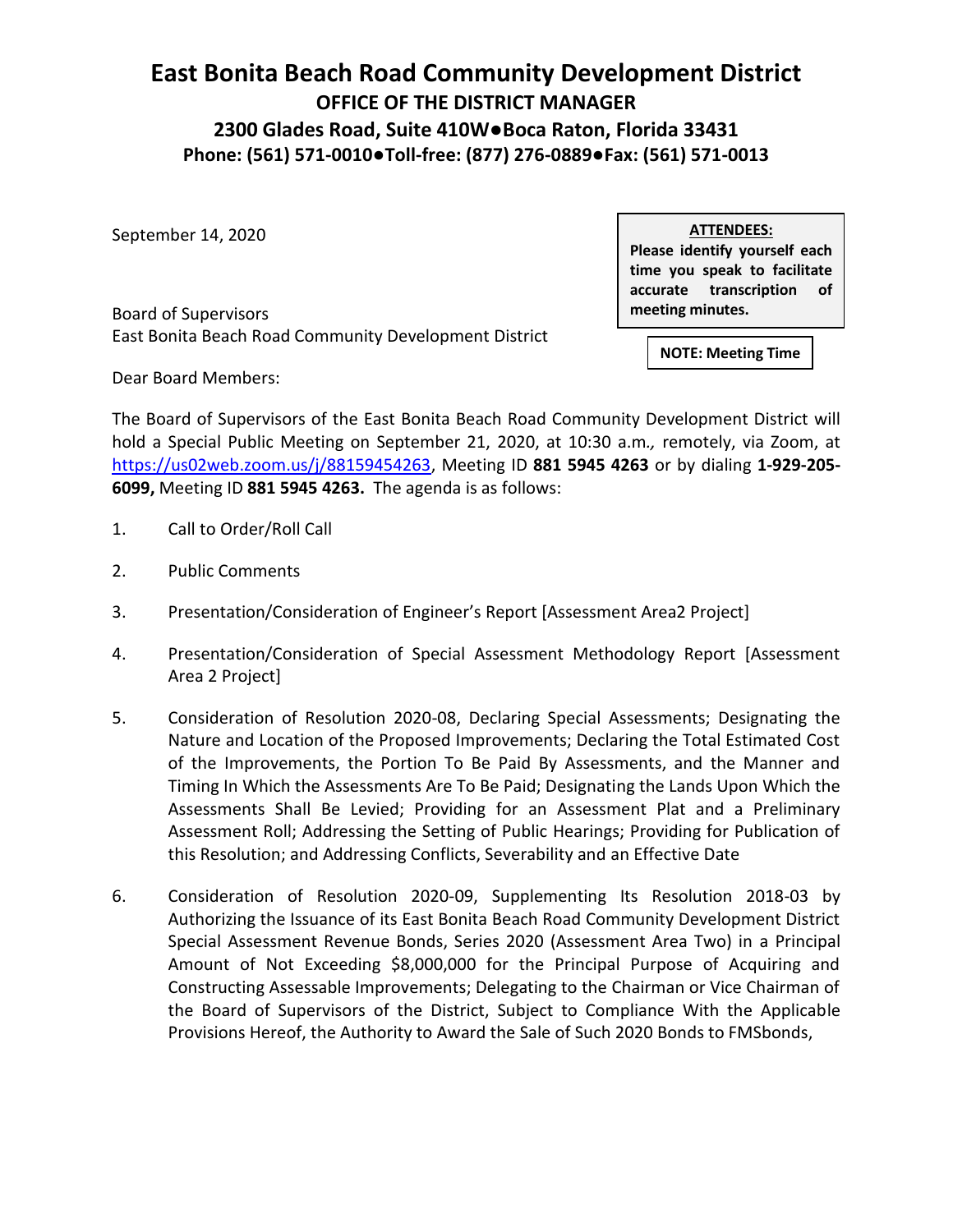*Board of Supervisors East Bonita Beach Road CDD September 21, 2020, Special Public Meeting Agenda Page 2*

> Inc., by Executing and Delivering to Such Underwriter a Bond Purchase Contract and Approving the Form Thereof; Approving the Form of and Authorizing the Execution of the Second Supplemental Trust Indenture; Appointing U.S. Bank National Association as the Trustee, Bond Registrar and Paying Agent for Such 2020 Bonds; Making Certain Findings; Approving Form of Said 2020 Bonds; Approving the Form of the Preliminary Limited Offering Memorandum and Authorizing the Use by the Underwriter of the Preliminary Limited Offering Memorandum and the Limited Offering Memorandum and the Execution of the Limited Offering Memorandum; Approving the Form of the Continuing Disclosure Agreement and Authorizing the Execution Thereof; Authorizing Certain Officials of East Bonita Beach Road Community Development District and Others to Take All Actions Required in Connection With the Issuance, Sale and Delivery of Said 2020 Bonds; Providing Certain Other Details With Respect to Said 2020 Bonds; and Providing an Effective Date

- Exhibit A: Form of Second Supplemental Trust Indenture
- Exhibit B: Form of Bond Purchase Contract
- Exhibit C: Form of Preliminary Limited Offering Memorandum and Limited Offering MemorandumExhibit D: Form of Continuing Disclosure Agreement
- 7. Consideration of Forms of Ancillary Bond Documents
	- A. Acquisition Agreement
	- B. Completion Agreement
	- C. True Up Agreement
- 8. Consideration of Acquisition of Phase 2 Improvements and Real Property
- 9. Consideration of Hopping Green & Sams Fee Letter
- 10. Audience Comments/Supervisors' Requests
- 11. Adjournment

"Further, please be advised that the Florida Governor's Office has declared a state of emergency due to the Coronavirus (COVID-19). As reported by the Center for Disease Control and World Health Organization, COVID-19 can spread from person-to-person through small droplets from the nose or mouth, including when an individual coughs or sneezes. These droplets may land on objects and surfaces. Other people may contract COVID-19 by touching these objects or surfaces, then touching their eyes, nose or mouth. Therefore, merely cleaning